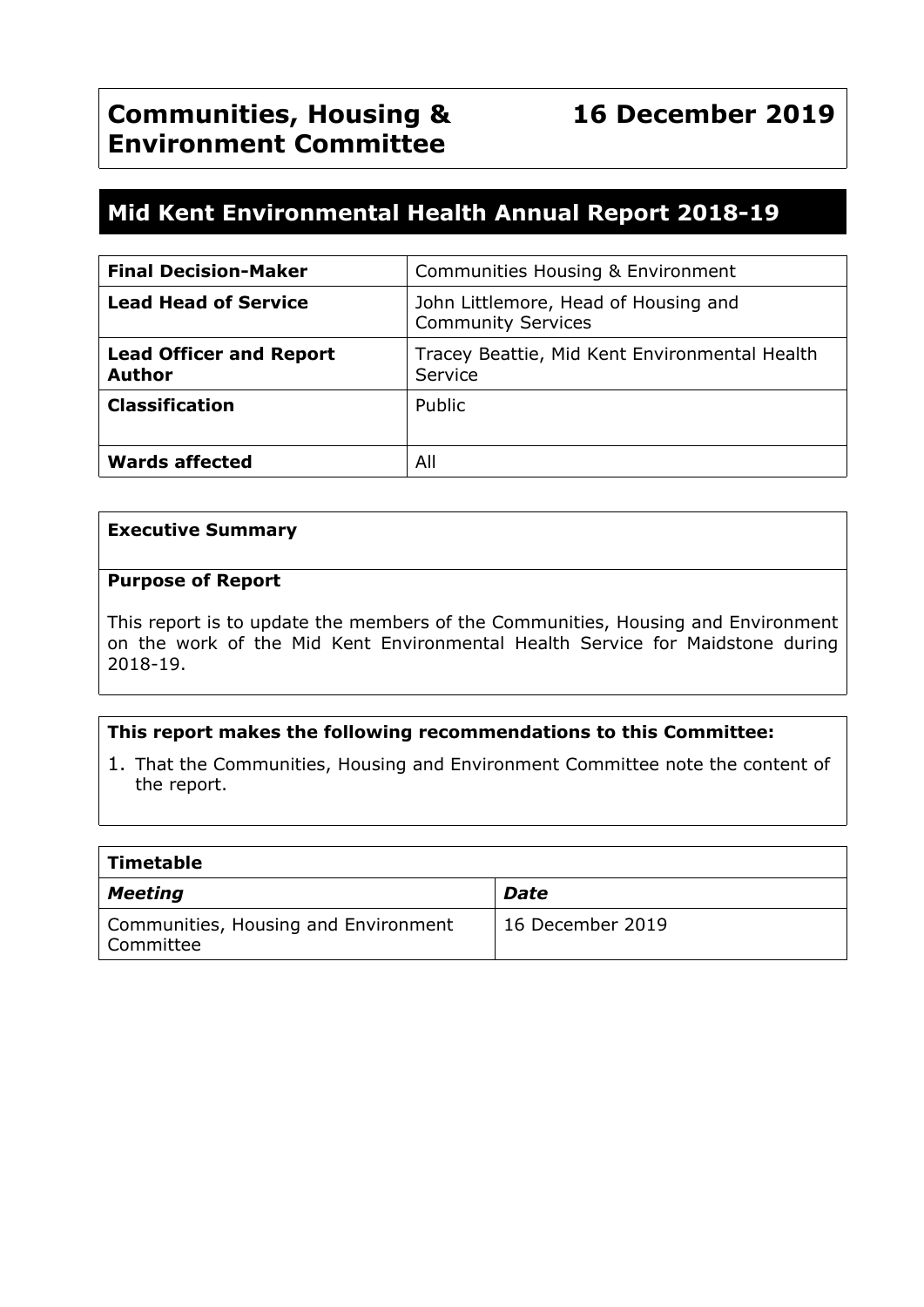# **Mid Kent Environmental Health Annual Report 2018-19**

## **1. CROSS-CUTTING ISSUES AND IMPLICATIONS**

| <b>Issue</b>                                    | <b>Implications</b>                                                                                                                                                                                                                                                       | Sign-off                                                                      |
|-------------------------------------------------|---------------------------------------------------------------------------------------------------------------------------------------------------------------------------------------------------------------------------------------------------------------------------|-------------------------------------------------------------------------------|
| <b>Impact on Corporate</b><br><b>Priorities</b> | The report is for information<br>only. The Service contributes<br>towards 'keeping Maidstone an<br>attractive place for all' and<br>'securing a successful economy<br>for Maidstone'.                                                                                     | <b>Tracey Beattie</b><br>Mid Kent<br>Environmental<br>Health<br>Manager       |
| <b>Risk Management</b>                          | No risk management<br>implications have been<br>identified.                                                                                                                                                                                                               | <b>Tracey Beattie</b><br>Mid Kent<br>Environmental<br>Health<br>Manager       |
| <b>Financial</b>                                | The information set out in the<br>report are all already within<br>approved budgetary headings<br>and so need no new funding<br>for implementation.                                                                                                                       | Head of<br>Housing &<br>Community<br><b>Services</b>                          |
| <b>Staffing</b>                                 | We will deliver the<br>recommendations with our<br>current staffing.                                                                                                                                                                                                      | Head of<br>Housing &<br>Community<br><b>Services</b>                          |
| Legal                                           | This report is for information<br>only. Regular reports on the<br>Service's work and<br>performance in relation to the<br>Council's statutory functions as<br>mentioned in the report assist<br>in demonstrating best value<br>and compliance with the<br>statutory duty. | Keith<br>Trowell, Team<br>Leader<br>(Corporate<br>Governance),<br><b>MKLS</b> |
| <b>Privacy and Data</b><br><b>Protection</b>    | There is no specific privacy or<br>data protection issue to<br>address.                                                                                                                                                                                                   | Keith<br>Trowell, Team<br>Leader<br>(Corporate<br>Governance),<br><b>MKLS</b> |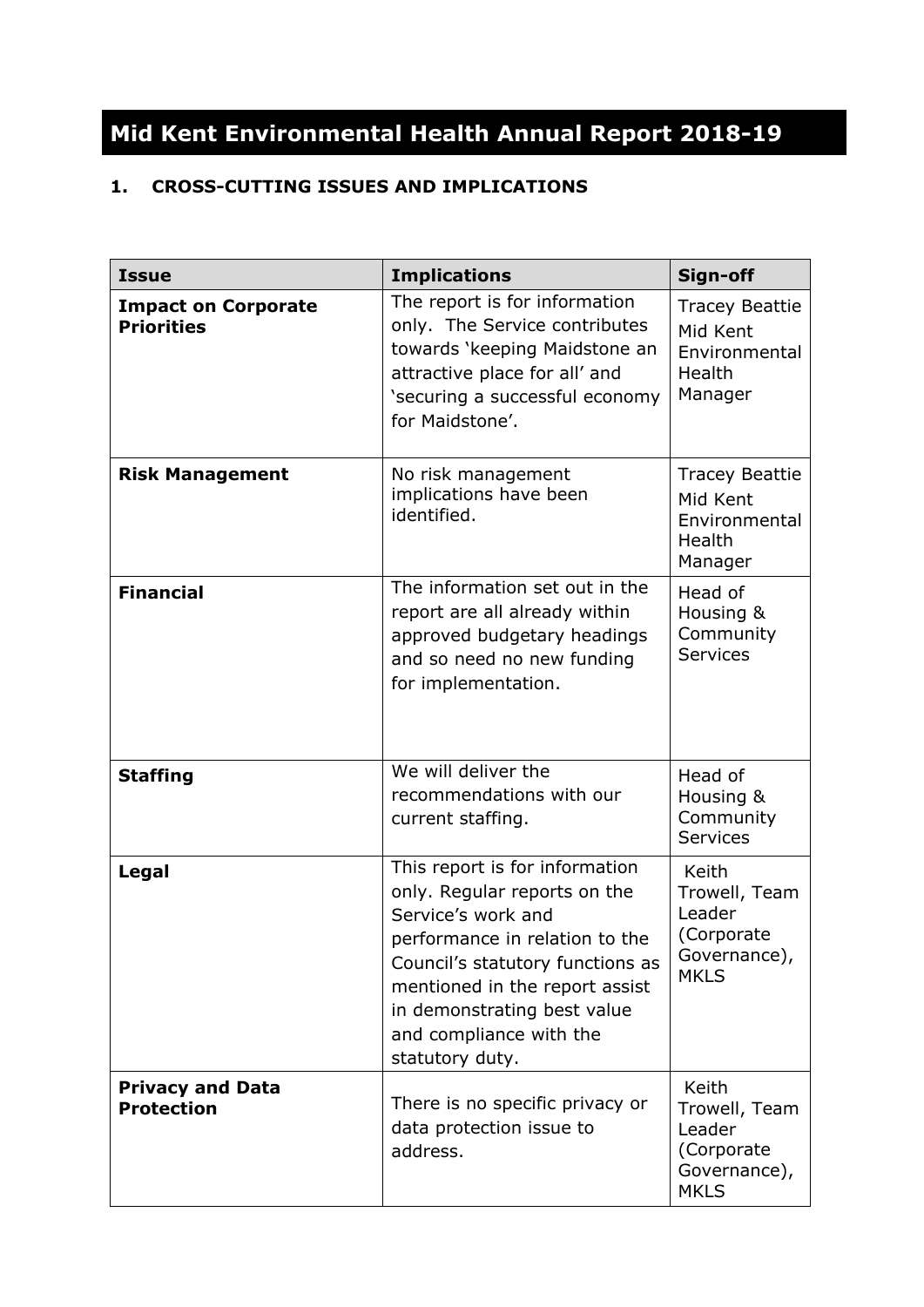| <b>Equalities</b>               | The recommendations do not<br>propose a change in service<br>therefore will not require an<br>equalities impact assessment                                                                    | Equalities and<br>Corporate<br>Policy Officer                                  |
|---------------------------------|-----------------------------------------------------------------------------------------------------------------------------------------------------------------------------------------------|--------------------------------------------------------------------------------|
| <b>Public Health</b>            | We recognise that the<br>recommendations have a<br>positive impact on population<br>health or that of individuals                                                                             | <b>Tracey Beattie</b><br>Mid Kent<br>Environmental<br><b>Health</b><br>Manager |
| <b>Crime and Disorder</b>       | No implications have been<br>identified                                                                                                                                                       | <b>Tracey Beattie</b><br>Mid Kent<br>Environmental<br>Health<br>Manager        |
| <b>Procurement</b>              | None identified                                                                                                                                                                               | Head of<br>Housing &<br>Community                                              |
| <b>Cross Cutting Objectives</b> | The two of the four cross-<br>cutting objectives are:<br>Health Inequalities are<br>Addressed and Reduced<br>Biodiversity and<br>$\bullet$<br>Environmental<br>Sustainability is<br>respected | <b>Tracey Beattie</b><br>Mid Kent<br>Environmental<br>Health<br>Manager        |

## **2. INTRODUCTION AND BACKGROUND**

- 2.1 Mid Kent Environmental Health (MKEH) are responsible for delivering the following functions for Maidstone Borough Council; Food Safety, Health & Safety, Infectious Disease control, Contaminated Land, Pollution Prevention Control, Private Water Supplies and Air Quality. Other reactive environmental work for example, noise and other nuisance complaints are delivered by the Community Protection Team.
- 2.2The purpose of establishing a shared service for delivering these environmental health functions was to provide professional resilience to meet the demands of the highly regulated areas of work and protect public health in its widest context.
- 2.3 This report provides an update to committee on the work achieved by the service since 1 April 2018.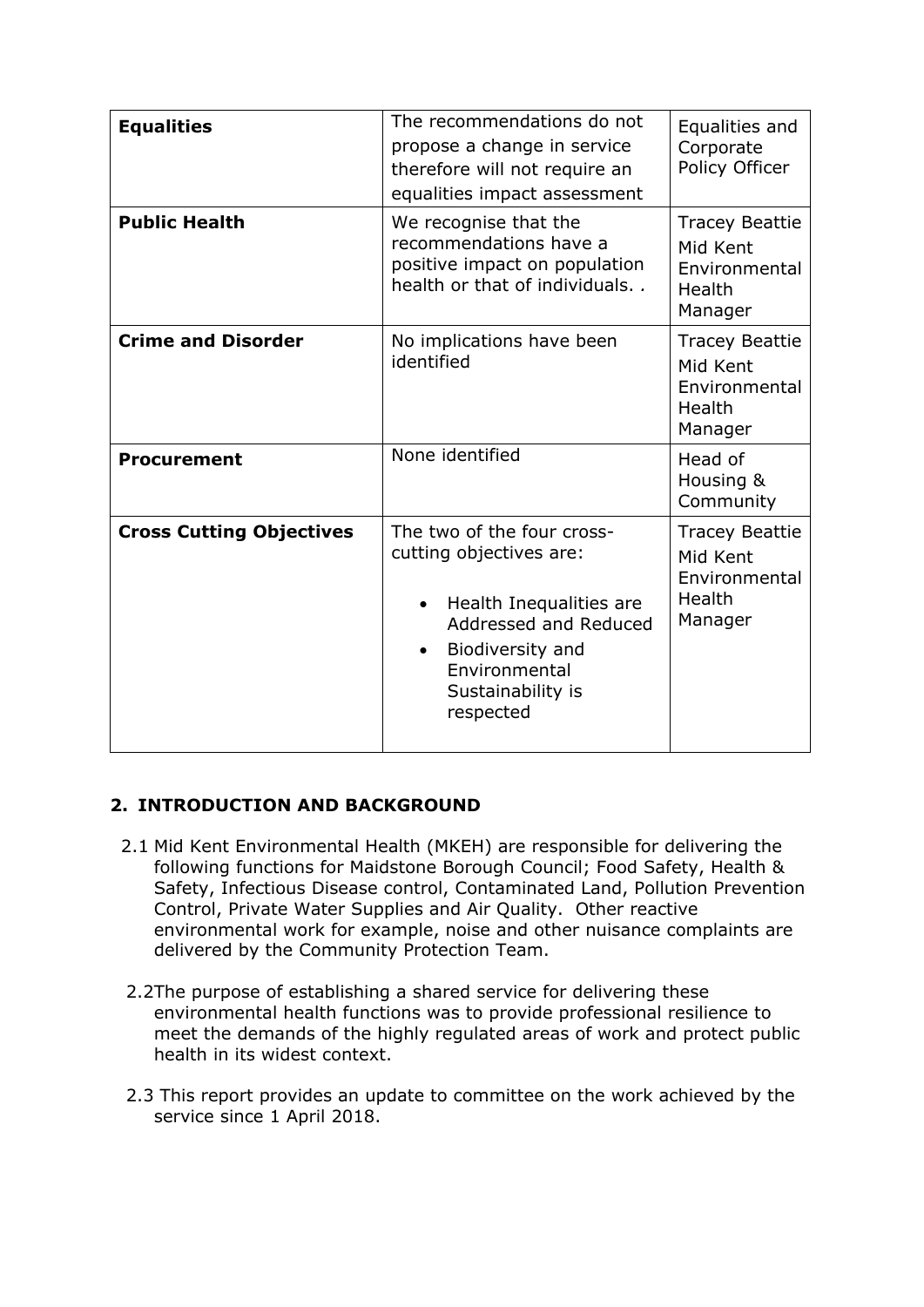#### 2.4 **Officer Training and Professional Development**

MKEH places a strong emphasis on developing all individuals within its teams. This year we have seen a food officer pass the rigorous Environmental Health Officers Board (EHORB) with a Distinction in her professional interview and for her log book. We gave her the time to complete her portfolio of experience. She trained with other colleagues across all the environmental health disciplines and the public health team in Tunbridge Wells, but the hard work of writing the reports was down to her.

In 2018-19 we provided student placements for 3 Student EHOs; one left for a position in Bath and North Somerset, another obtained a position with Swale B C Housing Service and the third is currently completing his portfolio and exams for completion in early summer 2019.

We provide 'in house' learning opportunities for all officers through joint team meetings; this allows us to provide low cost training for the Continuing Professional Development requirements of 20 hours (30 hours for Chartered status) each professional officer is required to retain their membership of the Chartered Institute of Environmental Health.

There is a programme of mentoring and coaching by senior officers who have specialised in aspects of environmental health to allow less experienced officers opportunities to develop expert knowledge. For example, officers working with Air Quality specialists to gain expertise, as well as undertaking external training and professional development courses. We have committed to development programmes for two officers over 2019-20 to provide continuity and transition within Air Quality specialist roles that have been extremely difficult to recruit in the wider recruitment market during 2017-18.

We have promoted internally from EHO to senior EHO roles and the Team Leader role in the Sittingbourne Food & Safety Team. We have also been fortunate to recruit a number of highly experienced officers to MKEH over the year.

Looking forward we intend to recruit to a Regulatory Compliance Officer Apprentice who will undertake the newly approved training programme in the summer of 2019. This is a long term programme intended to help develop our own talent from the communities we work within and we will also continue with our student placements for graduate EHOs to complete the new qualification route into the profession.

#### 2.5 **Food Safety**

The annual local authority enforcement (LAEMS) return to the Food Standards Agency for the year ending March 2019 has been completed. It shows that Maidstone have completed 1018 out of 1033 interventions due in the year, 98.5%.

With public awareness of food safety increasing with the Food Hygiene Rating Scheme (FHRS) we have seen a steady number of businesses wishing to improve their already satisfactory scores from 3. 13 requests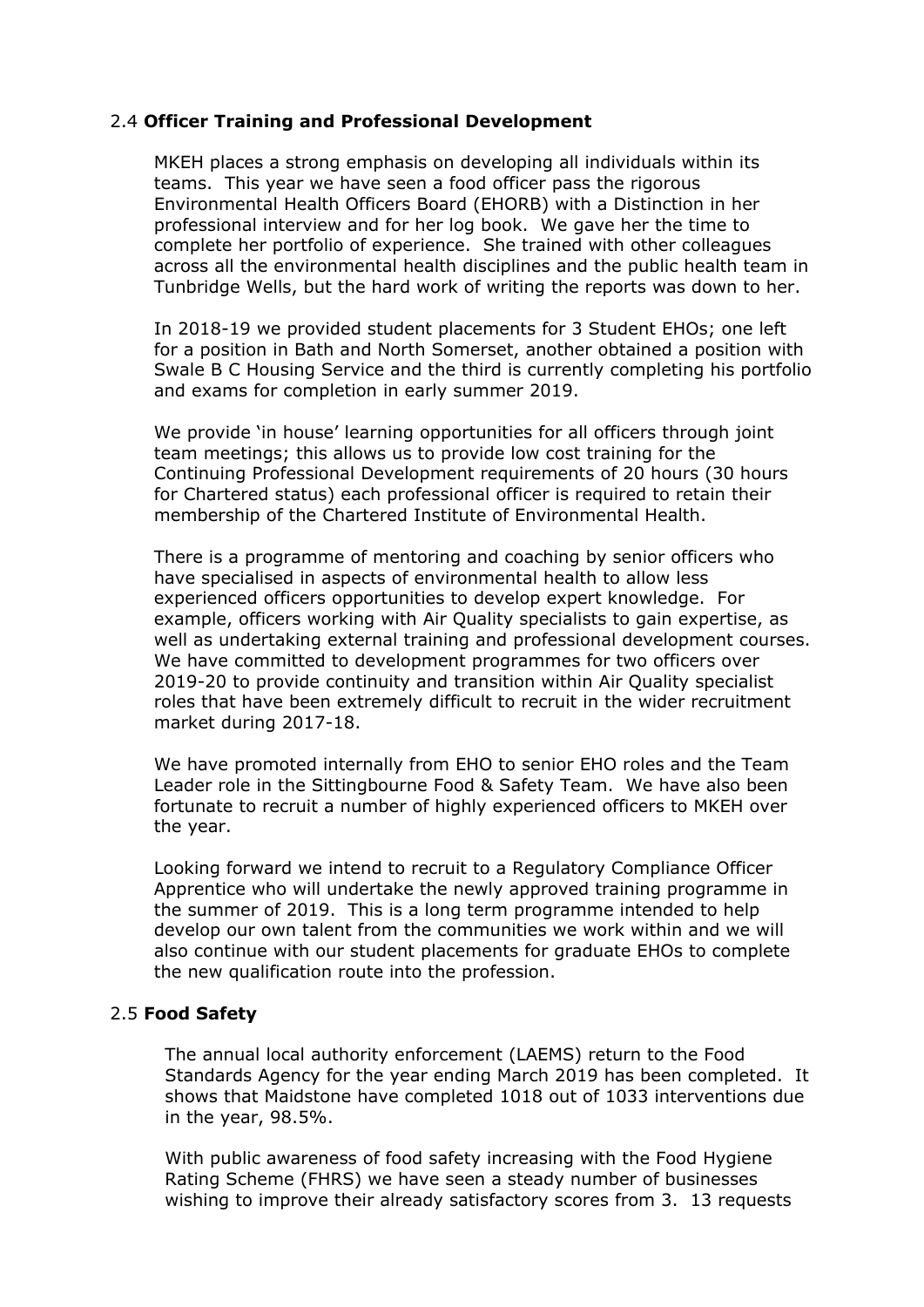for rescoring were made to the team within the first year of the charging fee being applied. Overall 98.5% of food businesses eligible for the scheme in Maidstone achieve a 3 or more score.

There have been 2 appeals against the Food officer's scores following inspection and we have adopted a rigorous process of assessment for such appeals by both Food & Safety Team Leaders who review the inspection reports and take into account the evidence provided by the food business operator. This is to confirm that the Food Standards Agency Brand Standard for the Food Hygiene Rating Scheme has been followed and scoring has been fairly applied by the inspecting officer.

We understand that food businesses need to access good quality food hygiene training for their staff; however we have noticed a decline in numbers of attendees which reflects the growing trend in online training.

We have joined with Kent Trading Standards to develop a new course for businesses which seeks to inform them of the importance and need for allergen information for menus, labelling etc (trading standards). The environmental health element will focus on how to gain and maintain a '5' rating in the FHRS. This is being piloted and administered through Maidstone BID and should be operational in early summer.

Further data from the Local Authority Enforcement Management System (LAEMS) for Maidstone during 2018-19 is included in Appendix 1

#### 2.6 **Health & Safety**

Health and safety enforcement is divided between the HSE and local authorities, with our enforcement primarily in the leisure and service industries. Our work is delivered through targeted projects identified at a national level by the HSE, based on risk analysis of national accident data and other factors to determine areas considered to present higher risk for local authorities' enforcement. Using local knowledge officers then identify the project they consider most suited to our needs in Mid Kent.

This year the team have undertaken a project on safety in care homes. Again officers were provided with an initial training event and a carefully organised programme of joint inspections using information from the database and geographical knowledge to ensure best use of resources.

As well as project work the team have a duty to investigate complaints and accident notifications through the HSE RIDDOR website. RIDDOR is the official method for businesses to notify authorities of accidents, incidents and dangerous occurrences. Not all RIDDOR reported accidents or complaints require investigation but all notifications are assessed by professional officers, for example, an incident where no work activity has occurred does not warrant investigation.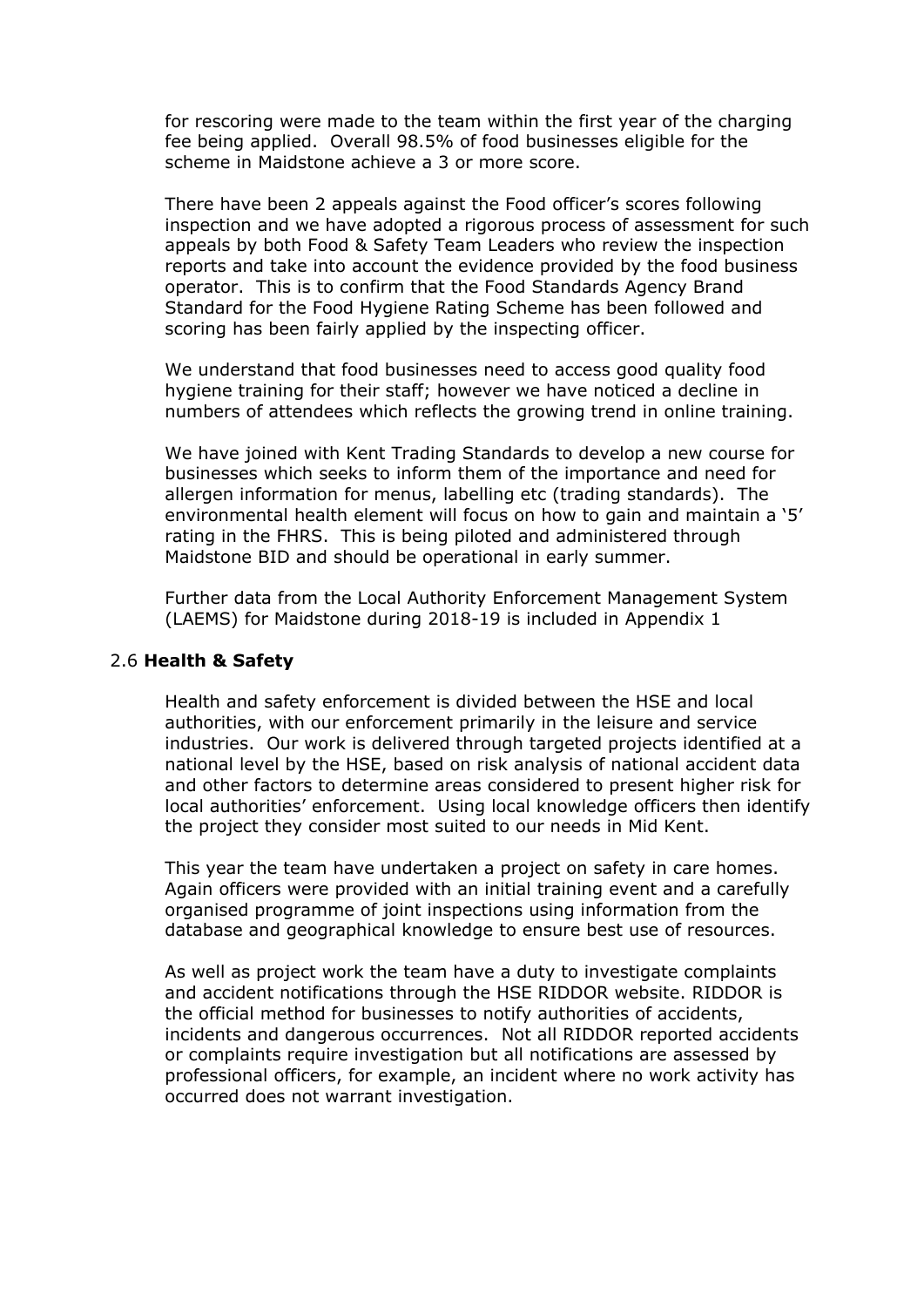|                                 | 2016-17 | 2017-18 | 2018-19 |
|---------------------------------|---------|---------|---------|
| <b>H&amp;S prosecutions</b>     |         |         |         |
| <b>Improvement Notices</b>      |         |         |         |
| <b>Prohibition Notices</b>      |         |         |         |
| <b>Non Reportable Accidents</b> | 44      | 24      |         |
| <b>Reportable Accidents</b>     | 92      | 53      | 51      |
| <b>H&amp;S Advice Requests</b>  |         | 8       |         |
| <b>Complaints of H&amp;S</b>    | 15      | 22      | 32      |
| <b>LOLER notifications*</b>     |         | 6       |         |
| <b>Asbestos Notifications</b>   |         |         |         |
| <b>Total Number</b>             | 84      |         |         |

## **Table 1: Reactive Health & Safety (Maidstone B C)**

\*Lifting Operations and Lifting Equipment Regulations 1998

The reduction in non reportable accidents between 2016 -17 (44) 2017-18 (24) and 2018-19 (4) has been due to better 'triaging' and recording of reported accidents at the initial stage of contact. We have achieved this by training and advising contact centre staff and environmental health administration officers during the course of the year.

The significant reduction in Reportable Accidents between 2016/17 (92) and the subsequent years is due to reduced reporting through the HSE RIDDOR system.

### 2.7 **Special Treatments – tattoo, cosmetic piercing, semipermanent beauty treatments, acupuncture, electrolysis**

The purpose of registering businesses for tattooing and other treatments is to prevent the spread of infectious diseases and protect public health.

Maidstone Tattoo Extravaganza at Easter attracts tattoo artists from around the world who give demonstrations of their skills and offer tattoos to the public. The popularity of this event has expanded since 2017 although there has been a slight reduction in the total number of tattooists attending this year, this may be due to the exceptionally good weather we had this Easter. Our role is to work with the organiser to ensure all stalls meet the Bye-Laws adopted by Maidstone.

## **Table 2: Special Treatment Registrations**

| <b>Special Treatment</b> | 2016-17 | 2017-18 | 2018-19 |
|--------------------------|---------|---------|---------|
| Tattooing                |         |         | 16      |
| Acupuncture              |         |         |         |
| Semi Permanent Make-Up   |         |         |         |
| <b>Cosmetic Piercing</b> |         |         |         |
| Extravaganza Event       |         | 137     | 105     |

Once registered, there is no requirement within the legislation to undertake routine inspections of businesses and yet we know that practitioners would appreciate more contact from us. With this in mind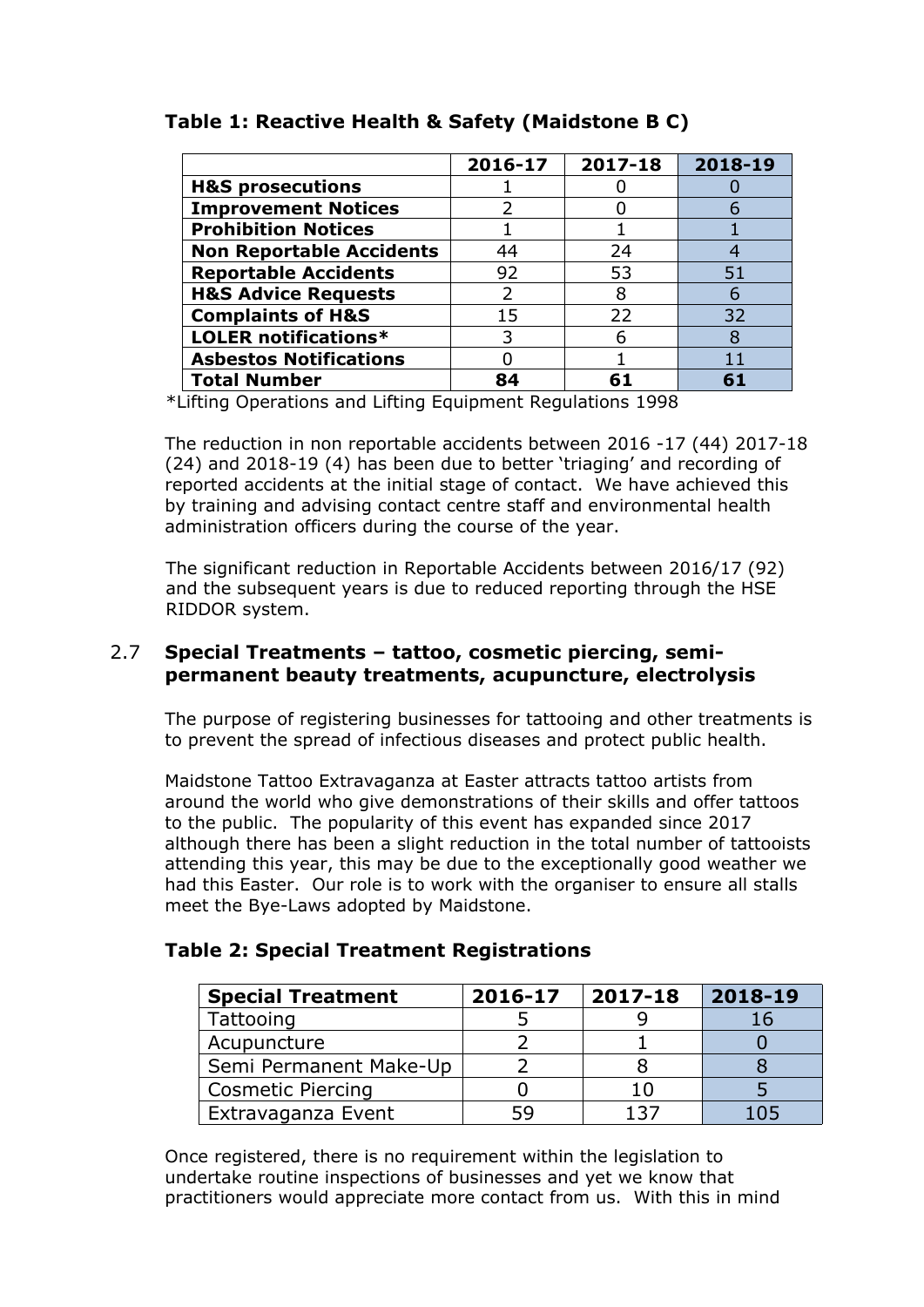the health and safety project for 2019-20 will be focused on health and safety practices in the tattoo studios with a significant element of advice and guidance for the control of infection provided to businesses.

## 2.8 **Infectious Disease Control**

The purpose of infectious disease notification is to control the spread of infection and prevent further cases of food poisoning. The Food & Safety team investigate individual cases of notifiable disease, such as Campylobacter, E.coli or Legionella. Cases are referred from a person's GP for laboratory confirmation via Public Health England to the local authority where we screen individual cases by questionnaire or investigation. Should we have a food poisoning outbreak we work closely with the PHE to control the outbreak and identify the source of the problem, this may be bacterial or viral, food borne or person to person contact.

| <b>Causative Organism</b>   | 2015-          | 2016-          | 2017-          | 2018-        |
|-----------------------------|----------------|----------------|----------------|--------------|
|                             | 16             | 17             | 18             | 19           |
| Campylobacter               | 208            | 174            | 231            | 230          |
| Vibrio Cholera              |                | O              |                | 0            |
| Cryptosporidium             | 27             | 16             | 20             | 15           |
| Cyclospora                  | 0              |                | 0              | 0            |
| Dysentery (Shigella)        | $\overline{2}$ | $\overline{2}$ | 4              | 2            |
| E.coli                      | 6              | 6              | 6              | 3            |
| Unconfirmed Food            | $\overline{2}$ | U              | $\mathbf{1}$   | $\mathbf{1}$ |
| Poisoning Outbreak (no      |                |                |                |              |
| organism identified)        |                |                |                |              |
| Giardia                     | 6              | 11             | 13             | 2            |
| <b>Hepatitis E</b>          | 2              |                |                | 3            |
| <b>Infectious Hepatitis</b> | $\overline{2}$ | n              |                | 0            |
| Legionella                  |                |                | $\overline{2}$ | 2            |
| Leptospirosis               | 0              | 0              | $\overline{2}$ | O            |
| Listeria                    | O              | 0              |                | ი            |
| Paratyphoid                 |                | n              |                |              |
| Salmonella sp.              | 13             | 16             | 15             | 22           |

### **Table 3: Infectious Disease Reports**

## 2.9 **Environmental Protection**

One of the main functions of the Mid Kent Service the Environmental Protection Team is to prevent future environmental problems arising from new developments. We work closely with the Planning Service and with the Community Protection Team to ensure that consultation responses to planning applications include appropriate mitigation to potential noise, air quality or contaminated land issues. The team also implement the pollution prevention regime through by inspecting and issuing permits, contaminated land enquiries and the private water supply legislation.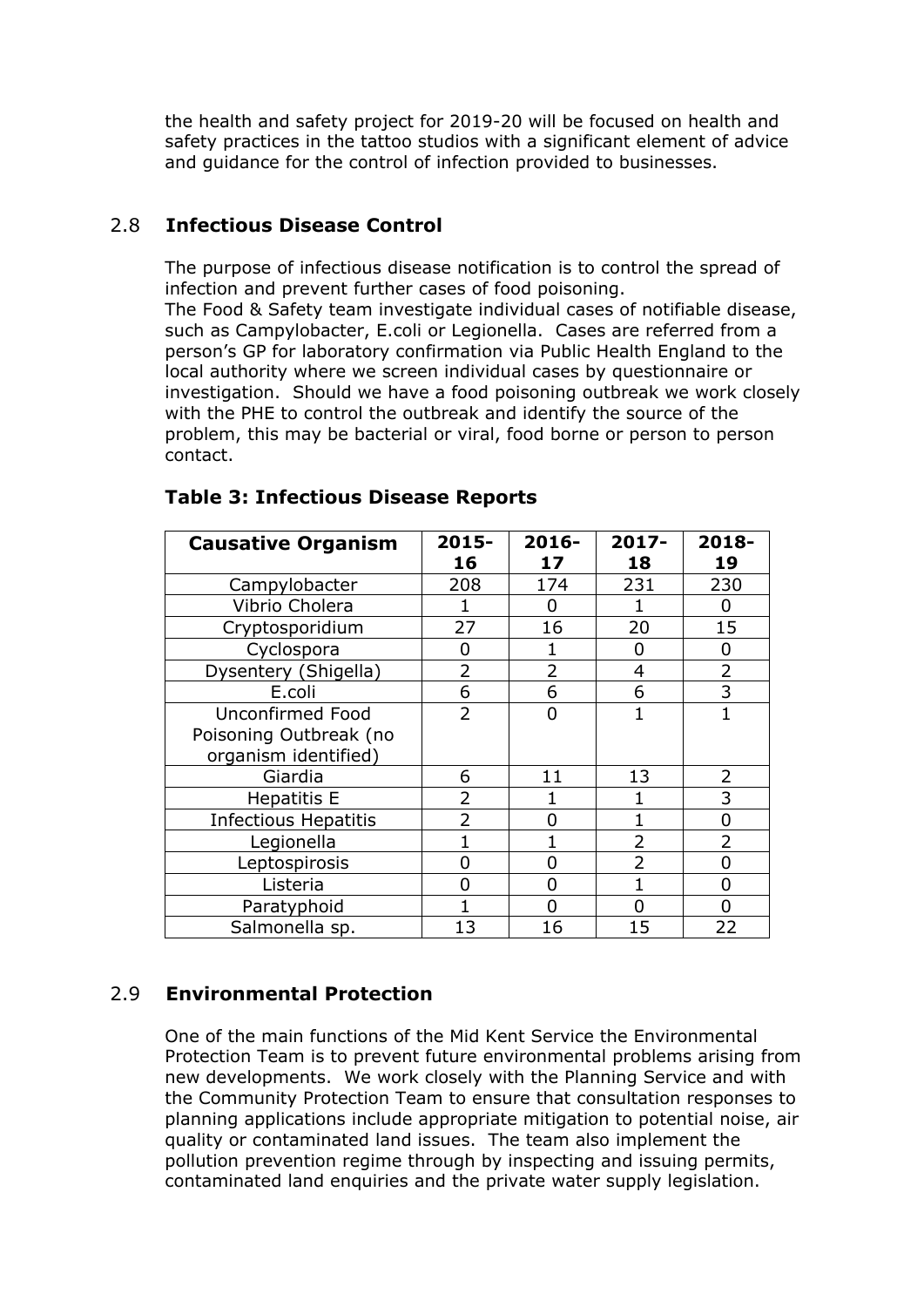### 2.10 **Pollution Prevention Control**

The pollution prevention regime is operated by DEFRA for the control of industrial/commercial processes which have the potential to pollute our environment. As a local authority we issue permits with conditions, to ensure the businesses achieve the required environmental standards. We inspect these processes under a risk based scheme with an annual inspection programme.

Maidstone have 42 premises with permits under this scheme, which range from complex processes associated with Vinters Park Crematorium to more straight forward controls at petrol stations and dry cleaners.

## 2.11 **Air Quality**

Work on implementing the Low Emissions Strategy 2017 remains a priority for the team, with the outcome of the feasibility study undertaken in the winter of 2018 being reported to committee in July 2019. The work on the Clean Air for Schools project also continues with a total of 11 schools in the scheme and in February Archbishop Courtenay School, Tovil won the Kent Messenger 'Green Schools' Award 2019 for their work on air quality.

The team have completed the DEFRA funded project to improve air quality jointly made in 2013 to Tonbridge & Malling and Maidstone Borough Councils. The £206,000 grant fund was transferred from TMBC to Maidstone to deliver in November 2016. May 2019 saw the last of the seventeen retro fitted buses, fitted with Selective, Catalytic Reduction and particulate traps, for NuVenture and an additional four Arriva buses become operational. The grant was to improved emissions for bus routes between Maidstone High Street and Kings Hill.

The number of buses falling into the category requiring Retro fitting to meet Euro VI standards is reducing significantly due the bus companies' business model to replace older and less efficient buses. The precise number of buses currently below Euro IV emissions standards and operating in Maidstone is not known at the time of writing this report.

For the last two years we have prepared and submitted the Annual Status Reports to DEFRA and the return for 2018 data (submission completed by end of June). Information on much of the air quality work in the borough can be accessed at [www.kentair.org.uk](http://www.kentair.org.uk/).

### 2.12 **Planning Consultations, Contaminated Land and Private Water Supplies**

A large part of the work the team provide is the Development Management Service with consultation responses on air quality, noise, potentially contaminated land and lighting. This work is important to resolve current and future environmental issues through design or mitigation controls. Table 4 demonstrates a significant increase in planning consultations during the year.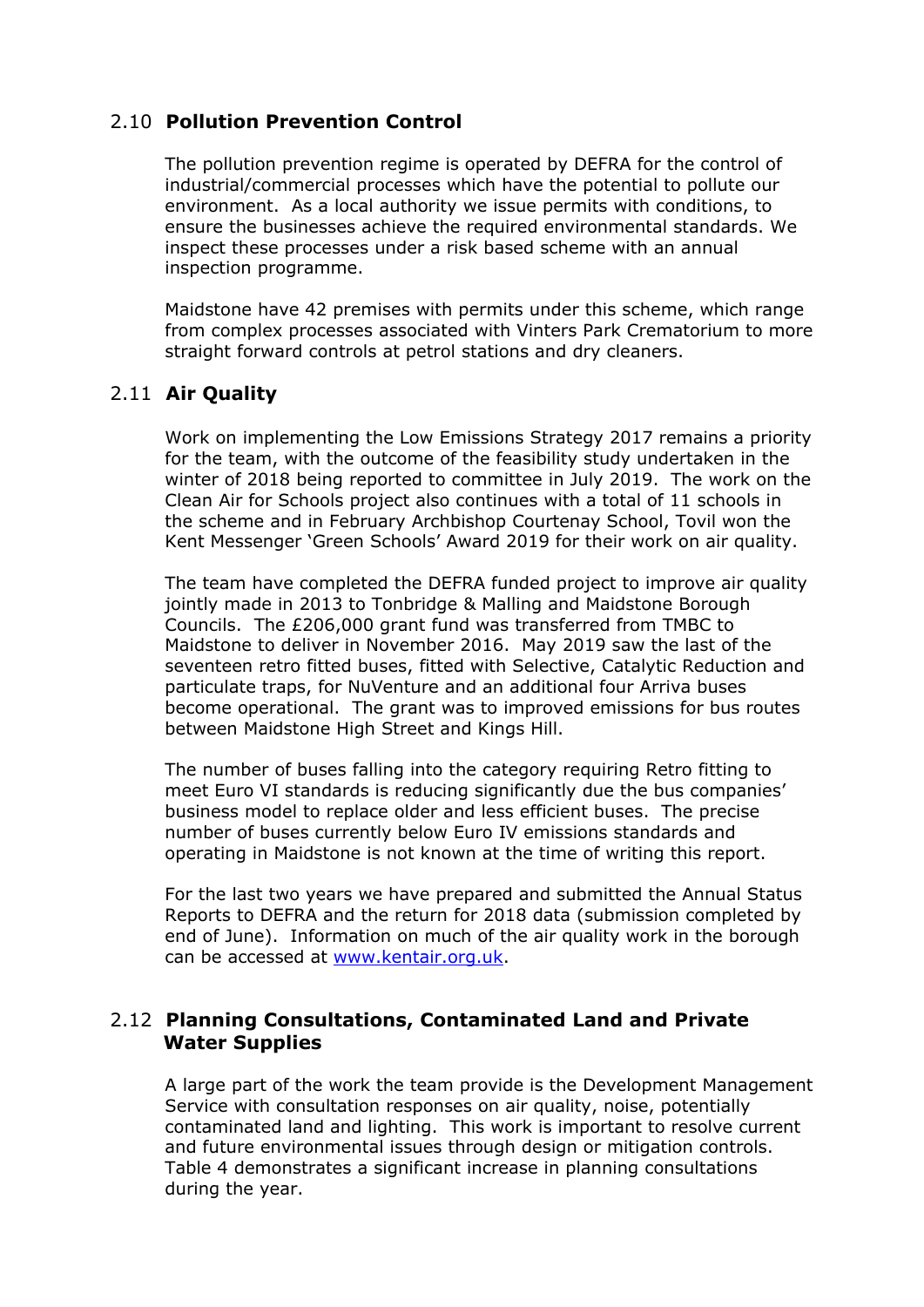New Private Water (Amendment) Regulations 2018 have been introduced and officers are reviewing the impact that the new risk rating will have on the six private water supplies in the Maidstone district for the coming year. Maidstone has three private residences, two commercial sites and one combined commercial and residential system on private water supplies. There appears to be some scope to reduce sampling based on a new risk assessment process, for example, certain parameters can be eliminated where a minimum of three years results is available. However we are committed to ensuring that each system is safe and water quality satisfactory.

|                                              | $2016-$ | $2017 -$ | $2018 -$ |
|----------------------------------------------|---------|----------|----------|
|                                              | 17      | 18       | 19       |
| <b>Planning Consultations</b>                | 649     | 646      | 740      |
| <b>Planning Appeals</b>                      | 64      | 68       | 47       |
| <b>Contaminated Land</b><br><b>Enquiries</b> | 40      | 28       | 19       |

**Private Water Enquiries** 2 2 3

#### **Table 4: Consultation and Reactive Work undertaken by Environmental Protection in Maidstone.**

The team have struggled to absorb the increased workload during the past year and we will be monitoring whether the demand is a trend a peak in planning consultations.

2.13 In October 2018 the Communities, Housing and Environment Committee requested a member briefing on the work of Environmental Health. This has been arranged for 12 September 2019.

### 2.14 **The Next Steps**

2019-20 will bring new opportunities to identify potential for income across the service and we work with legal services to ensure that any proposals are within the Council's constitutional standards. The Food & Safety Team will inevitably deal with the implications of Brexit on food import and exporting food to the EU to ensure that we support businesses within Maidstone. They will also deliver the new business training course with Trading Standards in the Maidstone BID area.

The service are also working closely with Mid Kent ICT on a mobile working platform.

### 3. **RISK**

3.1 This report has been presented for information only and has no risk management implications.

#### **4. CONSULTATION RESULTS AND PREVIOUS COMMITTEE FEEDBACK**

4.1 No consultation is required.